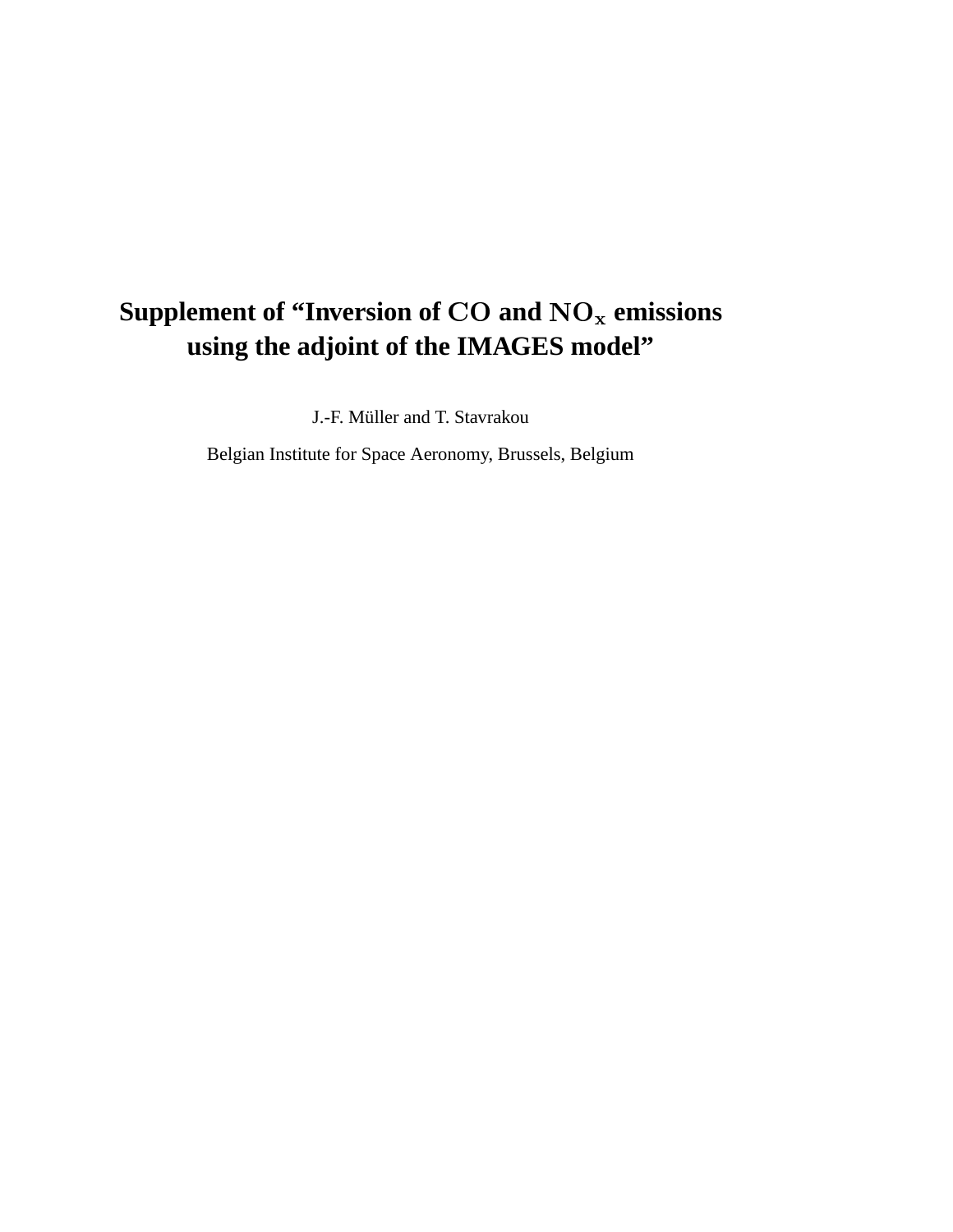## **Abstract**

This supplement contains three tables. The chemical species included in the IMAGES model are presented in Table 1. The chemical reaction mechanism of the model is described in Table 2. References for the reaction rates are also given. In Table 3 we present the photodissociations included in the model, as well as references for their cross sections, quantum yields, and products.

*Correspondence to:* J.-F. Müller (jfm@aeronomie.be)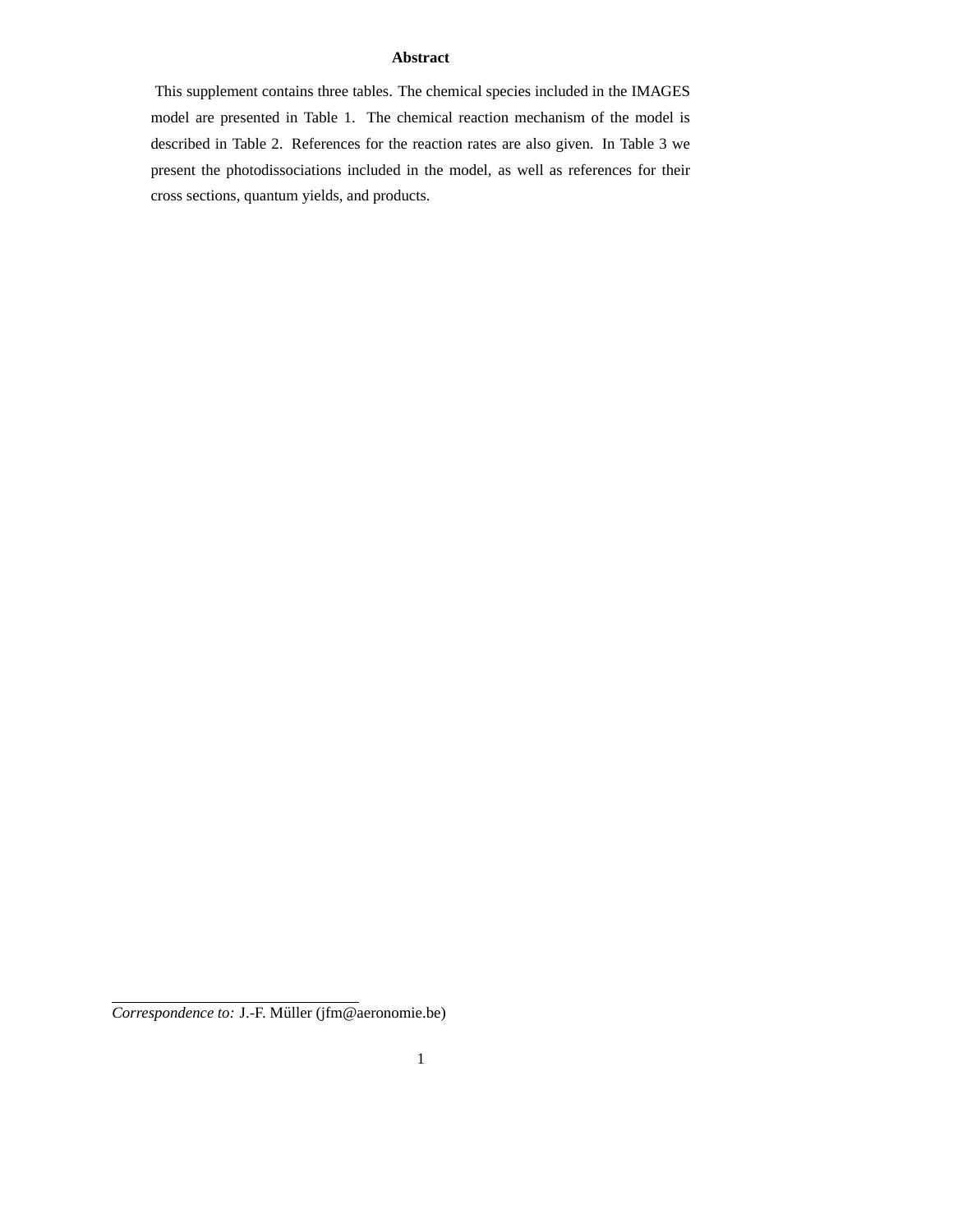| Chemical species included in the model |                                                         |                             |  |
|----------------------------------------|---------------------------------------------------------|-----------------------------|--|
| <b>Species Category</b>                | Chemical Formula                                        | Name                        |  |
|                                        | $O_2$ : 20.95%                                          | oxygen                      |  |
|                                        | $N_2$ : 79.05%                                          | nitrogen                    |  |
| Fixed                                  | $H2O$ (from ECMWF)                                      | water                       |  |
|                                        | $H_2$ : 550 ppbv                                        | hydrogen                    |  |
|                                        | $N_2O: 311$ ppbv                                        | nitrous oxide               |  |
|                                        | $COS: 0.5$ ppbv                                         | carbonyl sulfide            |  |
|                                        | $O_3$                                                   | ozone                       |  |
|                                        | $H_2O_2$                                                | hydrogen peroxide           |  |
|                                        | HNO <sub>3</sub>                                        | nitric acid                 |  |
|                                        | $NO_x (NO + NO_2 + NO_3 + HNO_4 + 2N_2O_5)$             | nitrogen oxides (family)    |  |
|                                        | CH <sub>4</sub>                                         | methane                     |  |
|                                        | $C_2H_6$                                                | ethane                      |  |
|                                        | $C_2H_4$                                                | ethylene                    |  |
|                                        | $C_3H_8$                                                | propane                     |  |
|                                        | $C_3H_6$                                                | propylene                   |  |
|                                        | ISOP $(C_5H_8)$                                         | isoprene                    |  |
|                                        | APIN $(C_{10}H_{16})$                                   | $\alpha$ -pinene            |  |
|                                        | OTHC                                                    | other hydrocarbons          |  |
|                                        | CO                                                      | carbon monoxide             |  |
|                                        | CH <sub>3</sub> OH                                      | methanol                    |  |
|                                        | CH <sub>2</sub> O                                       | formaldehyde                |  |
|                                        | CH <sub>3</sub> CHO                                     | acetaldehyde                |  |
|                                        | GLYALD (CH2OHCHO)                                       | glycolaldehyde              |  |
|                                        | $HYDRALD (HOCH2C(CH3) = CHCHO +$<br>$HOCH2CH=C(CH3)CHO$ | hydroxy carbonyls from ISOP |  |
| Long-lived                             | MACR $(CH_2= CCH_3CHO)$                                 | methylacrolein              |  |
| (transported)                          | CH <sub>3</sub> COCH <sub>3</sub>                       | acetone                     |  |
|                                        | $HYAC$ (CH <sub>2</sub> OHCOCH <sub>3</sub> )           | hydroxy acetone             |  |
|                                        | $MVK (CH2=CHCOCH3)$                                     | methylvinylketone           |  |
|                                        | CH <sub>3</sub> OOH                                     | methyl peroxide             |  |
|                                        | $C_2H_5OOH$                                             | ethyl peroxide              |  |
|                                        | POOH $(C_3H_6OHOOH)$                                    | peroxide from propylene     |  |
|                                        | CH <sub>3</sub> COOOH                                   | peracetic acid              |  |
|                                        | $C_3H_7OOH$                                             | peroxide from propane       |  |
|                                        | ACETOOH (CH <sub>3</sub> COCH <sub>2</sub> OOH)         | peroxide from acetone       |  |
|                                        | ISOPOOH $(C_5H_8OHOOH)$                                 | peroxide from ISOP          |  |
|                                        | MACROOH $(CH_3COCHOOHCH_2OH)$                           | peroxide from MACR          |  |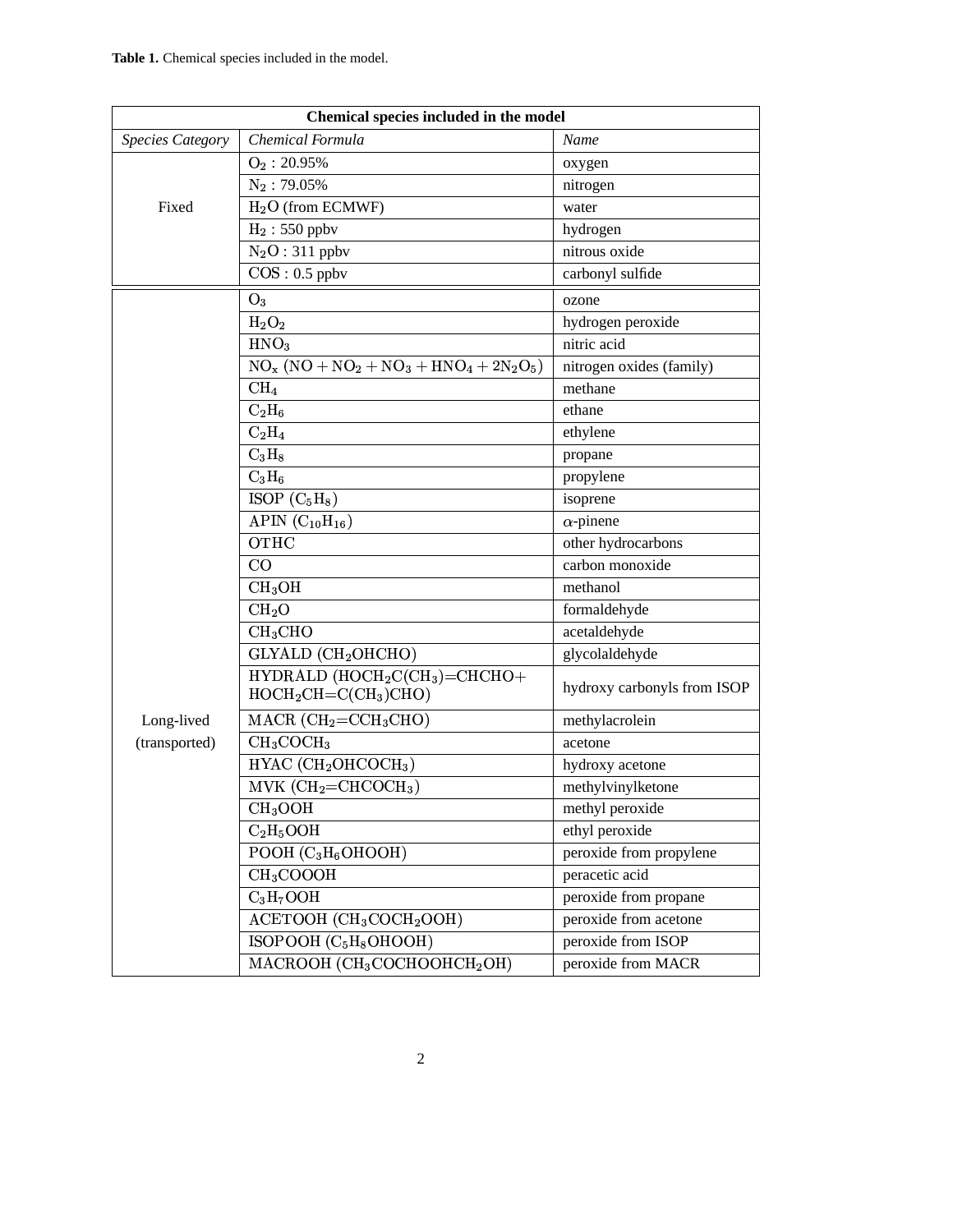| Chemical species included in the model (continued) |                                                                                     |                                                  |  |
|----------------------------------------------------|-------------------------------------------------------------------------------------|--------------------------------------------------|--|
| <b>Species Category</b>                            | Chemical Formula                                                                    | Name                                             |  |
|                                                    | $XOOH$ ( $HOCH2COOHCH3CH=CHOH$ )                                                    | peroxide from $XO_2$                             |  |
|                                                    | PAN $(CH_3CO_3NO_2)$                                                                | peroxy-acetyl nitrate                            |  |
|                                                    | MPAN $(CH_2= CCH_3CO_3NO_2)$                                                        | peroxymethacrylic nitrate                        |  |
|                                                    | ONITR $\overline{\text{C}_5\text{H}_8\text{O}}$ HONO <sub>2</sub> )                 | substituted organic nitrate from ISOP            |  |
|                                                    | SO <sub>2</sub>                                                                     | sulfur dioxide                                   |  |
|                                                    | $SO_4^{2-}$                                                                         | non-sea-salt sulfate                             |  |
|                                                    | DMS (CH <sub>3</sub> SCH <sub>3</sub> )                                             | dimethyl sulfide                                 |  |
|                                                    | CS <sub>2</sub>                                                                     | carbon disulfide                                 |  |
|                                                    | $H_2S$                                                                              | hydrogen sulfide                                 |  |
|                                                    | $O(^1D)$                                                                            | oxygen atom (excited state)                      |  |
|                                                    | OH                                                                                  | hydroxyl radical                                 |  |
|                                                    | HO <sub>2</sub>                                                                     | hydroperoxyl radical                             |  |
|                                                    | NO                                                                                  | nitrogen oxide                                   |  |
|                                                    | NO <sub>2</sub>                                                                     | nitrogen dioxide                                 |  |
|                                                    | HNO <sub>4</sub>                                                                    | pernitric acid                                   |  |
|                                                    | NO <sub>3</sub>                                                                     | nitrogen trioxide                                |  |
|                                                    | $N_2O_5$                                                                            | nitrogen hemipentoxide                           |  |
| Short-lived                                        | CH <sub>3</sub> COCHO                                                               | methylglyoxal                                    |  |
|                                                    | CH <sub>3</sub> O <sub>2</sub>                                                      | methylperoxy radical                             |  |
|                                                    | $PO2 (C3H6OHO2)$                                                                    | peroxy radical from propylene                    |  |
|                                                    | $ACETO2 (CH3COCH2O2)$                                                               | peroxy radical from acetone                      |  |
|                                                    | $XO2$ (HOCH <sub>2</sub> CO <sub>2</sub> CH <sub>3</sub> CH=CHOH)                   | peroxy radical from HYDRALD+OH<br>and ISOPOOH+OH |  |
|                                                    | $C_2H_5O_2$                                                                         | ethylperoxy radical                              |  |
|                                                    | $C_3H_7O_2$                                                                         | propylperoxy radical                             |  |
|                                                    | $ISOPO2 (HOCH2CO2CH3CH=CH2)$                                                        | peroxy radical from ISOP                         |  |
|                                                    | $\overline{\text{MACRO}}_2$ (CH <sub>3</sub> COCHO <sub>2</sub> CH <sub>2</sub> OH) | peroxy radical from MACR+OH                      |  |
|                                                    | CH <sub>3</sub> CO <sub>3</sub>                                                     | acetylperoxy radical                             |  |
|                                                    | $MCO3$ (CH <sub>2</sub> =CCH <sub>3</sub> CO <sub>3</sub> )                         | peroxymethacrylic radical                        |  |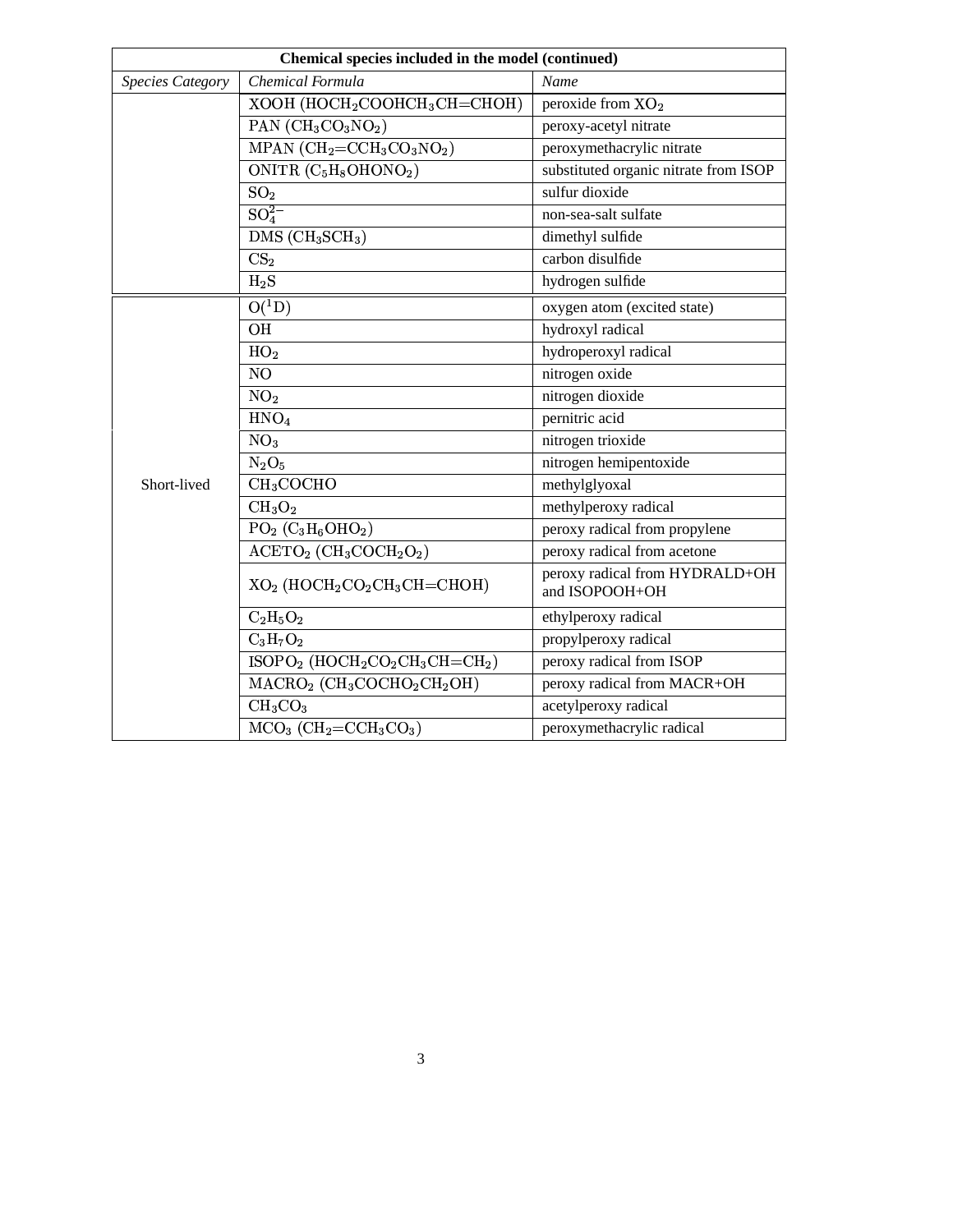| <b>Table 2.</b> Chemical reaction mechanism and kinetic rates. |  |
|----------------------------------------------------------------|--|
|----------------------------------------------------------------|--|

| Chemical reaction mechanism and kinetic rates                                             |                                      |                |  |  |
|-------------------------------------------------------------------------------------------|--------------------------------------|----------------|--|--|
| Reaction                                                                                  | Rate                                 | Ref.           |  |  |
| $O(^{1}D) + N_2 \rightarrow O_3 + N_2$                                                    | $2.14(-11) \exp(110/T)$              | 1,11           |  |  |
| $O(^{1}D) + O_2 \rightarrow O_3 + O_2$                                                    | $3.2(-11) \exp(70/T)$                | 1              |  |  |
| $O(^1D) + H_2O \rightarrow OH + OH$                                                       | $2.2(-10)$                           | $\overline{2}$ |  |  |
| $O(^{1}D) + N_{2}O \rightarrow N_{2} + O_{2}$                                             | $4.9(-11)$                           | $\mathfrak{2}$ |  |  |
| $O(^{1}D) + N_2O \rightarrow NO + NO$                                                     | $6.7(-11)$                           | 2              |  |  |
| $O(^{1}D) + CH_{4} \rightarrow 0.75(OH + CH_{3}O_{2})$                                    | $1.5(-10)$                           | 1              |  |  |
| $+0.2$ (CH <sub>2</sub> O + HO <sub>2</sub> ) + 0.05(CH <sub>2</sub> O + H <sub>2</sub> ) |                                      |                |  |  |
| $O(^1D) + H_2 \rightarrow OH + HO_2$                                                      | $1.1(-10)$                           | 1              |  |  |
| $OH + HO2 \rightarrow H2O + O2$                                                           | $4.8(-11) \exp(250/T)$               | 1              |  |  |
| $OH + OH + M \rightarrow H_2O_2 + M$                                                      | $k_0 = 6.2(-31)(300/T)^{1.0}$        | 1              |  |  |
|                                                                                           | $k_{\infty} = 2.6(-11)$              |                |  |  |
|                                                                                           | $Fc=0.6$                             |                |  |  |
| $OH + OH \rightarrow O_3 + H_2O$                                                          | $4.2(-12) \exp(-240/T)$              | 1              |  |  |
| $OH + O_3 \rightarrow HO_2 + O_2$                                                         | $1.5(-12) \exp(-880/T)$              | 2              |  |  |
| $HO_2 + O_3 \rightarrow OH + 2O_2$                                                        | $2.0(-14) \exp(-680/T)$              | 2              |  |  |
| $OH + H2O2 \rightarrow H2O + HO2$                                                         | $2.9(-12) \exp(-160/T)$              | 1              |  |  |
| $OH + H_2 \rightarrow H_2O + HO_2$                                                        | $5.5(-12) \exp(-2000/T)$             | 1              |  |  |
| $HO_2 + HO_2 \rightarrow H_2O_2$                                                          | $2.30(-13) \exp(600/T)$              | 1              |  |  |
| $HO_2 + HO_2 + M \rightarrow H_2O_2 + M$                                                  | $1.70(-33) \exp(1000/T)$             | 1              |  |  |
| $HO_2 + HO_2 + H_2O \rightarrow H_2O_2 + H_2O$                                            | $3.22(-34) \exp(2800/T)$             | 1              |  |  |
| $HO_2 + HO_2 + H_2O + M \rightarrow H_2O_2 + H_2O + M$                                    | $2.38(-54) \exp(3200/T)$             | 1              |  |  |
| $NO + O_3 \rightarrow NO_2 + O_2$                                                         | $3.0(-12) \exp(-1500/T)$             | 2              |  |  |
| $NO + HO2 \rightarrow NO2 + OH$                                                           | $3.5(-12) \exp(250/T)$               | $\mathbf{1}$   |  |  |
| $NO2 + OH + M \rightarrow HNO3 + M$                                                       | $k_0 = 2.4(-30)(300/T)^{3.1}$        | 2              |  |  |
|                                                                                           | $k_{\infty} = 1.7(-11)(300/T)^{2.1}$ |                |  |  |
|                                                                                           | $Fc=0.6$                             |                |  |  |
| $HNO3 + OH \rightarrow H2O + NO3$                                                         | $k = k_0 + k_3[M]/(1 + k_3[M]/k_2)$  | 2              |  |  |
|                                                                                           | $k_0 = 2.4(-14) \exp(460/T)$         |                |  |  |
|                                                                                           | $k_2 = 2.7(-17) \exp(2199/T)$        |                |  |  |
|                                                                                           | $k_3 = 6.5(-34) \exp(1335/T)$        |                |  |  |
| $NO2 + HO2 + M \rightarrow HO2NO2 + M$                                                    | $k_0 = 1.8(-31)(300/T)^{3.2}$        | $\mathbf{1}$   |  |  |
|                                                                                           | $k_{\infty} = 4.7(-12)(300/T)^{1.4}$ |                |  |  |
|                                                                                           | $Fc=0.6$                             |                |  |  |
| $HO_2NO_2 + M \rightarrow HO_2 + NO_2 + M$                                                | $K_{eq} = 2.1(-27) \exp(10900/T)$    | 1              |  |  |
| $HO_2NO_2 + OH \rightarrow H_2O + NO_2 + O_2$                                             | $1.3(-12) \exp(380/T)$               | 1              |  |  |
| $NO2 + O3 \rightarrow NO3 + O2$                                                           | $1.2(-13) \exp(-2450/T)$             | 1              |  |  |
| $NO_3 + HO_2 \rightarrow OH + NO_2$                                                       | $3.5(-12)$                           | 1              |  |  |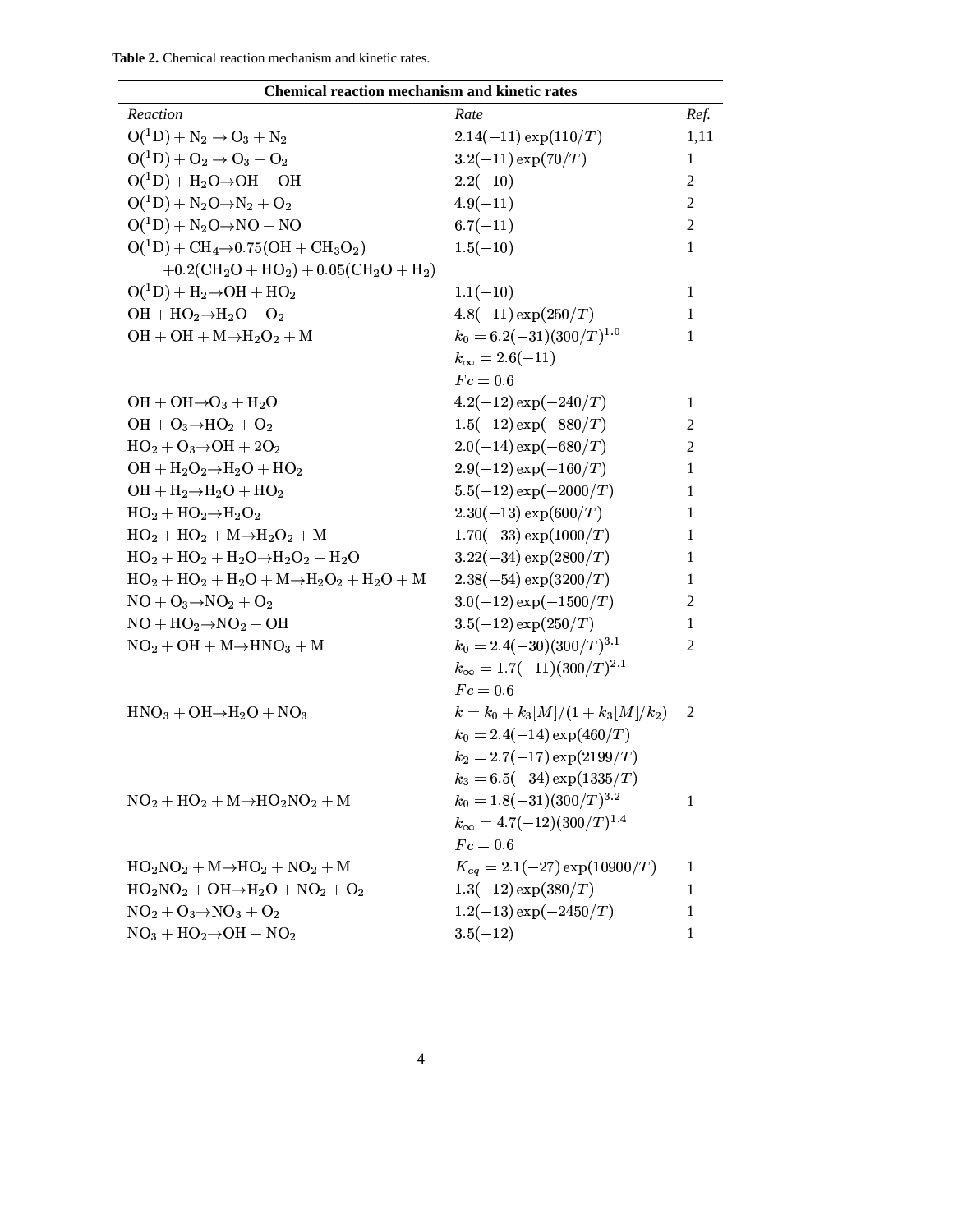| Chemical reaction mechanism and kinetic rates (continued)                                                                                   |                                      |                |  |
|---------------------------------------------------------------------------------------------------------------------------------------------|--------------------------------------|----------------|--|
| Reaction                                                                                                                                    | Rate                                 | Ref.           |  |
| $NO_3 + OH \rightarrow HO_2 + NO_2$                                                                                                         | $2.2(-11)$                           | $\mathbf{1}$   |  |
| $NO + NO3 \rightarrow 2NO2$                                                                                                                 | $1.5(-11) \exp(170/T)$               | 1              |  |
| $NO2 + NO3 + M \rightarrow N2O5 + M$                                                                                                        | $k_0 = 2.0(-30)(300/T)^{4.4}$        | $\overline{2}$ |  |
|                                                                                                                                             | $k_{\infty} = 1.4(-12)(300/T)^{0.7}$ |                |  |
|                                                                                                                                             | $Fc=0.6$                             |                |  |
| $N_2O_5 + M \rightarrow NO_2 + NO_3 + M$                                                                                                    | $K_{eq} = 3.0(-27) \exp(10991/T)$    | 2              |  |
| $OH + CH4 \rightarrow CH3O2 + H2O$                                                                                                          | $2.45(-12) \exp(-1775/T)$            | 1              |  |
| $CH_3O_2 + HO_2 \rightarrow CH_3OOH + O_2$                                                                                                  | $4.1(-13) \exp(750/T)$               | 3              |  |
| $CH_3O_2 + NO \rightarrow CH_2O + NO_2 + HO_2$                                                                                              | $2.8(-12) \exp(300/T)$               | 3              |  |
| $CH_3O_2 + NO_3 \rightarrow CH_2O + HO_2 + NO_2$                                                                                            | $1.1(-12)$                           | 8              |  |
| $CH_3O_2 + CH_3O_2 \rightarrow 2CH_2O + 2HO_2$                                                                                              | $5.0(-13) \exp(-424/T)$              | 5              |  |
| $CH_3O_2 + CH_3O_2 \rightarrow CH_2O + CH_3OH$                                                                                              | $1.9(-14) \exp(706/T)$               | 5              |  |
| $CH_3O_2 + O_3 \rightarrow CH_2O + HO_2$                                                                                                    | $3.0(-16) \exp(-1000/T)$             | $\mathfrak{Z}$ |  |
| $OH + CH_3OOH \rightarrow 0.3(CH_2O + OH) + 0.7CH_3O_2$                                                                                     | $3.8(-12) \exp(200/T)$               | 1              |  |
| $OH + CH2O \rightarrow H2O + CO + HO2$                                                                                                      | $1.0(-11)$                           | 1              |  |
| $NO3 + CH2O \rightarrow CO + HO2 + HNO3$                                                                                                    | $6.0(-13) \exp(-2058/T)$             | 5              |  |
| $OH + CO \rightarrow CO_2 + HO_2$                                                                                                           | $1.5(-13)(1+0.6P_{atm})$             | 1              |  |
| $OH + C2H6 \rightarrow H2O + C2H5O2$                                                                                                        | $7.8(-12) \exp(-1025/T)$             | 4              |  |
| $C_2H_5O_2 + NO \rightarrow CH_3CHO + HO_2 + NO_2$                                                                                          | $2.7(-12) \exp(350/T)$               | 3              |  |
| $C_2H_5O_2 + NO_3 \rightarrow CH_3CHO + HO_2 + NO_2$                                                                                        | $2.5(-12)$                           | 8              |  |
| $C_2H_5O_2 + HO_2 \rightarrow C_2H_5OOH + O_2$                                                                                              | $7.4(-13) \exp(700/T)$               | $\mathfrak{Z}$ |  |
| $C_2H_5O_2 + CH_3O_2 \rightarrow 0.7CH_2O$                                                                                                  | $2.0(-13)$                           | 5              |  |
| $+0.8CH3CHO + HO2$                                                                                                                          |                                      |                |  |
| $+0.3CH3OH + 0.2C2H5OH$                                                                                                                     |                                      |                |  |
| $C_2H_5O_2 + C_2H_5O_2 \rightarrow 1.2HO_2$                                                                                                 | $6.8(-14)$                           | 1              |  |
| $+1.6CH3CHO + 0.4C2H5OH$                                                                                                                    |                                      |                |  |
| $C_2H_5OOH + OH \rightarrow 0.5C_2H_5O_2$                                                                                                   | $3.8(-12) \exp(200/T)$               | 6              |  |
| $+0.5CH3CHO + 0.5OH$                                                                                                                        |                                      |                |  |
| $OH + C_3H_8 \rightarrow C_3H_7O_2 + H_2O$                                                                                                  | $8.0(-12) \exp(-590/T)$              | 4              |  |
| $C_3H_7O_2 + NO\rightarrow 0.82CH_3COCH_3$                                                                                                  | $2.7(-12) \exp(350/T)$               | 5,a            |  |
| $+0.27CH3CHO + NO2 + HO2$                                                                                                                   |                                      |                |  |
| $C_3H_7O_2 + HO_2 \rightarrow C_3H_7OOH + O_2$                                                                                              | $1.51(-13) \exp(1300/T)$             | 8              |  |
| $C_3H_7O_2 + CH_3O_2 \rightarrow 0.82CH_3COCH_3$                                                                                            | $3.75(-13) \exp(-40/T)$              | $\tau$         |  |
| $+CH2O + HO2$                                                                                                                               |                                      |                |  |
| $C_3H_7OOH + OH \rightarrow H_2O + C_3H_7O_2$                                                                                               | $3.8(-12) \exp(200/T)$               | 7              |  |
| $OH + CH_3COCH_3 \rightarrow ACETO_2 + H_2O$                                                                                                | $1.1(-12) \exp(-520/T)$              | $\overline{4}$ |  |
| $ACETO_2 + NO \rightarrow NO_2 + CH_2O + CH_3CO_3$                                                                                          | $2.8(-12) \exp(300/T)$               | 3              |  |
| $ACETO_2 + HO_2 \rightarrow ACETOOH + O_2$                                                                                                  | $8.6(-13) \exp(700/T)$               | 3              |  |
| $\text{ACETO}_2 + \text{CH}_3\text{O}_2 \rightarrow 0.3(\text{CH}_3\text{CO}_3 + \text{CH}_2\text{O} + \text{HO}_2)$ 7.5(-13) $\exp(500/T)$ |                                      | 3              |  |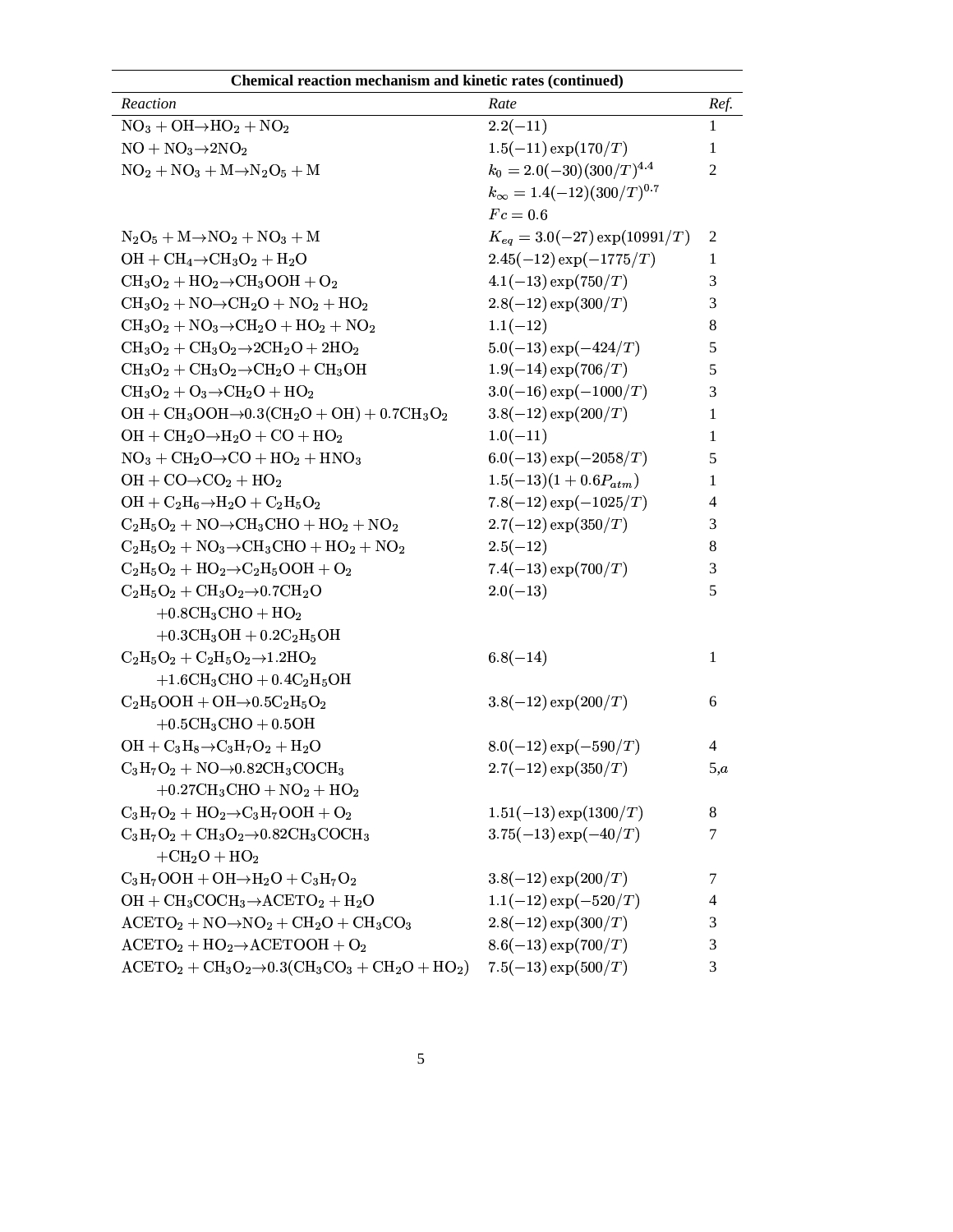| Chemical reaction mechanism and kinetic rates (continued)            |                                      |       |  |
|----------------------------------------------------------------------|--------------------------------------|-------|--|
| Reaction                                                             | Rate                                 | Ref.  |  |
| $+0.2$ (HYAC + CH <sub>2</sub> O)                                    |                                      |       |  |
| $+0.5$ (CH <sub>3</sub> COCHO + CH <sub>3</sub> OH)                  |                                      |       |  |
| $ACETOOH + OH \rightarrow ACETO_2 + H_2O$                            | $3.8(-12) \exp(200/T)$               | 7     |  |
| $OH + C_3H_6 + M \rightarrow PO_2 + M$                               | $k_0 = 8.(-27)(300/T)^{3.5}$         | 4     |  |
|                                                                      | $k_{\infty} = 3.0(-11)$              |       |  |
|                                                                      | $Fc=0.5$                             |       |  |
| $O_3 + C_3H_6 \rightarrow 0.54CH_2O + 0.19HO_2 + 0.33OH$             | $6.5(-15) \exp(-1900/T)$             | 1     |  |
| $+0.08CH_4 + 0.56CO + 0.5CH_3CHO$                                    |                                      |       |  |
| $+0.31CH3O2 + 0.25CH3COOH$                                           |                                      |       |  |
| $OH + C2H4 + M \rightarrow M + PO2$                                  | $k_0 = 7.(-29)(300/T)^{3.1}$         | 4     |  |
|                                                                      | $k_{\infty} = 9.(-12)$               |       |  |
|                                                                      | $Fc=0.48$                            |       |  |
| $O_3 + C_2H_4 \rightarrow CH_2O + 0.5CO + 0.12HO_2$                  | $1.2(-14) \exp(-2630/T)$             | 5     |  |
| $+0.12OH + 0.32CH3COOH$                                              |                                      |       |  |
| $PO2 + NO \rightarrow CH3CHO + CH2O + HO2 + NO2$                     | $2.7(-12) \exp(350/T)$               | 5,a   |  |
| $PO2 + NO3 \rightarrow CH3CHO + CH2O + HO2 + NO2$                    | $2.5(-12)$                           | 8     |  |
| $PO2 + HO2 \rightarrow POOH + O2$                                    | $7.5(-13) \exp(700/T)$               | 5     |  |
| $POOH + OH \rightarrow 0.5PO2 + 0.5OH + 0.5HYAC + H2O$               | $3.8(-12) \exp(200/T)$               | 5     |  |
| $CH_3CHO + OH \rightarrow CH_3CO_3 + H_2O$                           | $5.6(-12) \exp(310/T)$               | 4     |  |
| $CH_3CHO + NO_3 \rightarrow CH_3CO_3 + HNO_3$                        | $1.4(-12) \exp(-1860/T)$             | 4     |  |
| $CH_3CO_3 + NO \rightarrow CH_3O_2 + NO_2 + CO_2$                    | $8.1(-12) \exp(270/T)$               | 3     |  |
| $CH_3CO_3 + NO_3 \rightarrow CH_3O_2 + NO_2 + CO_2$                  | $4.1(-12)$                           | 8     |  |
| $CH_3CO_3 + NO_2 + M \rightarrow PAN + M$                            | $k_0 = 8.5(-29)(300/T)^{6.5}$        | 3     |  |
|                                                                      | $k_{\infty} = 1.1(-11)(300/T)^{1.0}$ |       |  |
|                                                                      | $Fc=0.6$                             |       |  |
| $PAN + M \rightarrow CH_3CO_3 + NO_2 + M$                            | $K_{eq} = 9.0(-29) \exp(14000/T)$    | 5     |  |
| $CH_3CO_3 + HO_2 \rightarrow 0.3O_3 + 0.7O_2$                        | $4.3(-13) \exp(1040/T)$              | 3     |  |
| $+0.7CH3COOOH + 0.3CH3COOH$                                          |                                      |       |  |
| $CH_3CO_3 + CH_3CO_3 \rightarrow 2CH_3O_2 + 2CO_2$                   | $2.5(-12) \exp(500/T)$               | 3     |  |
| $CH_3O_2 + CH_3CO_3 \rightarrow CH_2O + 0.9CH_3O_2$                  | $2.0(-12) \exp(500/T)$               | 3     |  |
| $+0.9HO2 + 0.9CO2 + 0.1CH3COOH$                                      |                                      |       |  |
| $CH_3COOOH + OH \rightarrow 0.5CH_3CO_3 + H_2O$                      | $3.8(-12) \exp(200/T)$               | 5,b   |  |
| $+0.5CH2O + 0.5CO2$                                                  |                                      |       |  |
| $ISOP + OH \rightarrow ISOPO2$                                       | $2.54(-11) \exp(410/T)$              | 5     |  |
| $ISOP + O_3 \rightarrow 0.4MACH + 0.2MVK + 0.1O_3 + 0.27OH$          | $1.05(-14) \exp(-2000/T)$            | 5     |  |
| $+0.07C_3H_6 + 0.6CH_2O + 0.3CO$                                     |                                      |       |  |
| $+0.2MCO3 + 0.06HO2 + 0.2CH3COOH$                                    |                                      |       |  |
| $ISOP + NO3 \rightarrow 0.794ONITR + 0.206NO2 + 0.039MVK$            | $3.03(-12) \exp(-446/T)$             | $5^c$ |  |
| $+0.167 \text{MACR} + 0.072 \text{CH}_2\text{O} + 0.794 \text{HO}_2$ |                                      |       |  |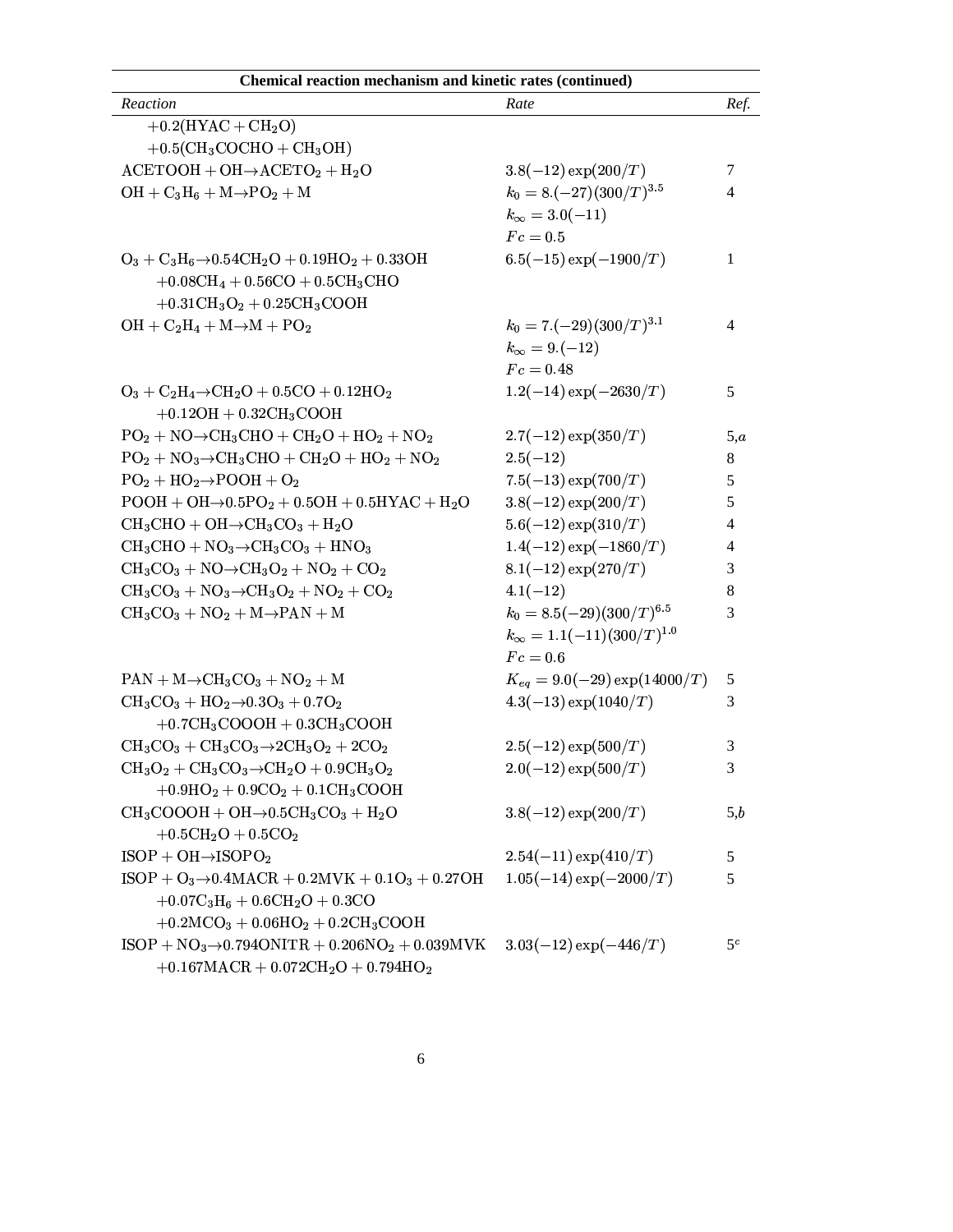| Chemical reaction mechanism and kinetic rates (continued)                                                       |                             |               |  |
|-----------------------------------------------------------------------------------------------------------------|-----------------------------|---------------|--|
| Reaction                                                                                                        | Rate                        | Ref.          |  |
| OH + OTHC $\rightarrow$ 0.8ISOPO <sub>2</sub>                                                                   | $6.(-11) \exp(-540/T)$      | $\pmb{g}$     |  |
| $ISOPO2 + NO\rightarrow0.23MACH + 0.32MVK + 0.08ONITR$                                                          | $2.7(-12) \exp(350/T)$      | 5,a           |  |
| $+0.92NO2 + HO2 + 0.51CH2O + 0.37HYDRALD$                                                                       |                             |               |  |
| $ISOPO2 + NO3 \rightarrow HO2 + NO2 + 0.6CH2O$                                                                  | $2.5(-12)$                  | 5,8           |  |
| $+0.25\text{MACR} + 0.35\text{MVK} + 0.4\text{HYDRALD}$                                                         |                             |               |  |
| $ISOPO2 + HO2 \rightarrow ISOPOOH$                                                                              | $2.06(-13) \exp(1300/T)$    | 5,8           |  |
| $ISOPO2 + CH3O2 \rightarrow 0.25CH3OH + HO2 + 1.2CH2O$                                                          | $5.0(-13) \exp(400/T)$      | 5             |  |
| $+0.19\nMACR + 0.26\nMVK + 0.3\nHYDRALD$                                                                        |                             |               |  |
| $ISOPO2 + CH3CO3 \rightarrow CH3O2 + HO2 + 0.6CH2O$                                                             | $1.4(-11)$                  | 5             |  |
| $+0.25\text{MACR} + 0.35\text{MVK} + 0.4\text{HYDRALD}$                                                         |                             |               |  |
| $MACR + OH \rightarrow 0.5 MACRO2 + 0.5 H2O + 0.5 MCO3$                                                         | $1.86(-11)$ exp $(175/T)$   | 5             |  |
| $MACR + O_3 \rightarrow 0.8CH_3COCHO + 0.275HO_2$                                                               | $4.4(-15) \exp(-2500/T)$    | 5             |  |
| $+0.2CO + 0.2O3 + 0.7CH2O + 0.215OH$                                                                            |                             |               |  |
| $MVK + OH \rightarrow MACRO_2$                                                                                  | $4.13(-12) \exp(452/T)$     | $\mathfrak s$ |  |
| $MVK + O_3 \rightarrow 0.8CH_2O + 0.95CH_3COCHO + 0.08OH$                                                       | $7.52(-16)$ exp $(-1521/T)$ | 5             |  |
| $+0.06\mathrm{HO}_2 + 0.05\mathrm{CO} + 0.04\mathrm{CH}_3\mathrm{CHO} + 0.2\mathrm{O}_3$                        |                             |               |  |
| $MACRO2 + NO \rightarrow NO2 + 0.47HO2 + 0.22(CO + HYAC)$                                                       | $2.7(-12) \exp(350/T)$      | 5,a           |  |
| $+0.53$ (CH <sub>3</sub> CO <sub>3</sub> + GLYALD)                                                              |                             |               |  |
| $+0.25$ (CH <sub>2</sub> O + CH <sub>3</sub> COCHO)                                                             |                             |               |  |
| $MACRO2 + NO\rightarrow ONITR$                                                                                  | $1.3(-13) \exp(350/T)$      | 5             |  |
| $MACRO2 + NO3 \rightarrow NO2 + 0.47HO2 + 0.22(CO + HYAC)$                                                      | $2.5(-12)$                  | 5,8           |  |
| $+0.53$ (CH <sub>3</sub> CO <sub>3</sub> + GLYALD)                                                              |                             |               |  |
| $+0.25$ (CH <sub>2</sub> O + CH <sub>3</sub> COCHO)                                                             |                             |               |  |
| $MACRO2 + HO2 \rightarrow MACROOH$                                                                              | $1.82(-13)$ exp $(1300/T)$  | 5,8           |  |
| $MACRO2 + CH3O2 \rightarrow 0.73HO2 + 0.88CH2O + 0.11CO$                                                        | $5.0(-13) \exp(400/T)$      | 5             |  |
| $+0.24CH3COCHO + 0.25CH3OH + 0.26GLYALD$                                                                        |                             |               |  |
| $+0.23$ HYAC + 0.26CH <sub>3</sub> CO <sub>3</sub>                                                              |                             |               |  |
| $MACRO2 + CH3CO3 \rightarrow 0.53GLYALD + CH3O2$                                                                | $1.4(-11)$                  | 5             |  |
| $+0.22CO + 0.47HO2 + 0.25CH3COCHO$                                                                              |                             |               |  |
| $+0.22$ HYAC + $0.53$ CH <sub>3</sub> CO <sub>3</sub> + $0.25$ CH <sub>2</sub> O                                |                             |               |  |
| $MACROOH + OH \rightarrow 0.5 MCO3 + 0.2 MACRO2$                                                                | $2.3(-11) \exp(200/T)$      | 5             |  |
| $+0.1OH + 0.2HO2$                                                                                               |                             |               |  |
| $MCO3 + NO \rightarrow NO2 + CH2O + CH3CO3$                                                                     | $8.1(-12) \exp(270/T)$      | 5,d           |  |
| $MCO3 + NO3 \rightarrow NO2 + CH2O + CH3CO3$                                                                    | $4.1(-12)$                  | 5,8           |  |
| $\mathrm{MCO_3} + \mathrm{HO_2} {\rightarrow} 0.3 \mathrm{O_3} + 0.3 \mathrm{CH_3COOH}$                         | $4.3(-13) \exp(1040/T)$     | 5             |  |
| $+0.7CH_3COOOH + 0.7O_2$                                                                                        |                             |               |  |
| $MCO3 + CH3O2 \rightarrow 2CH2O + HO2 + CH3CO3 + CO2$                                                           | $2.0(-12) \exp(500/T)$      | 5,d           |  |
| $\mathrm{MCO_3 + CH_3CO_3} \rightarrow 2\mathrm{CO_2 + CH_3O_2 + CH_2O + CH_3CO_3}$                             | $5.0(-12) \exp(500/T)$      | 5,d           |  |
| $\mathrm{MCO}_3+\mathrm{MCO}_3{\rightarrow}2\mathrm{CO}_2+2\mathrm{CH}_2\mathrm{O}+2\mathrm{CH}_3\mathrm{CO}_3$ | $2.5(-12) \exp(500/T)$      | 5,d           |  |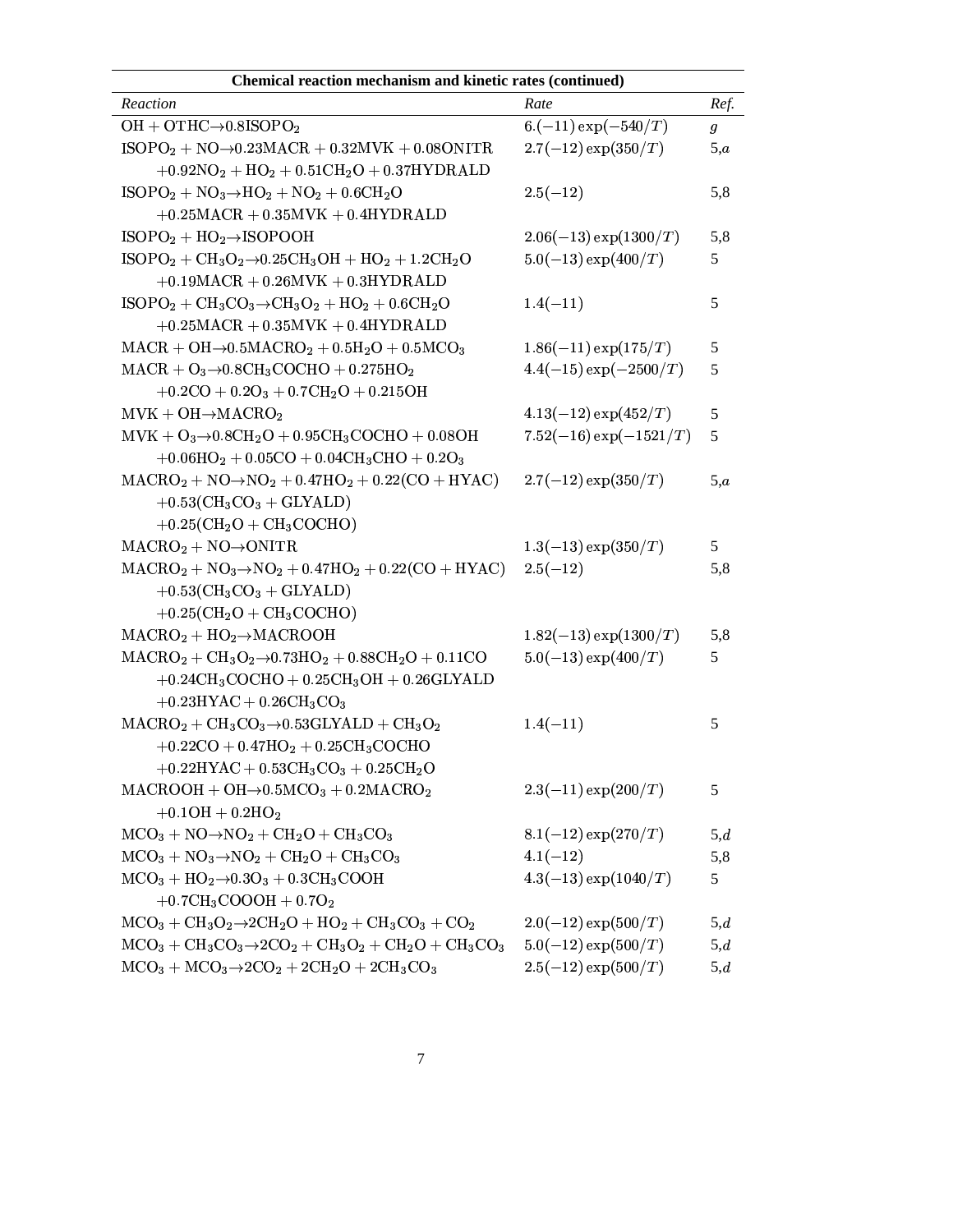| Reaction                                               | Rate                                        | Ref.           |
|--------------------------------------------------------|---------------------------------------------|----------------|
| $MCO3 + NO2 \rightarrow MPAN$                          | $1.1(-11)(300/T)^{1.0}$                     | 5              |
| $MPAN \rightarrow MCO3 + NO2$                          | $K_{eq} = 9.0(-29) \exp(14000/T)$           | 5              |
| $CH_3COCHO + OH \rightarrow CH_3CO_3 + CO + H_2O$      | $8.4(-13) \exp(830/T)$                      | 5              |
| $CH_3COCHO + NO_3 \rightarrow HNO_3 + CO + CH_3CO_3$   | $1.4(-12) \exp(-1860/T)$                    | 5              |
| $APIN + OH \rightarrow 1.7ISOPO2$                      | $1.2(-11) \exp(444/T)$                      | f <sub>1</sub> |
| $APIN + O3 \rightarrow 0.68 MACH + 0.34 MVK$           | $1.01(-15) \exp(-732/T)$                    | $f$ ,12        |
| $+0.17O_3 + 0.459OH + 0.119C_3H_6$                     |                                             |                |
| $+1.02CH2O + 0.51CO + 0.102HO2$                        |                                             |                |
| $+0.34\mathrm{MCO}_3 + 0.34\mathrm{CH}_3\mathrm{COOH}$ |                                             |                |
| $APIN + NO3 \rightarrow 1.7ISOPO2 + NO2$               | $9.3(-13) \exp(565/T)$                      | 5,13           |
| $ONITR + OH \rightarrow HNO3 + 0.5CO + HO2$            | $1.5(-11)$                                  | 5,e            |
| $+HYDRALD + 0.5CH2O$                                   |                                             |                |
| $ONITR + NO3 \rightarrow HO2 + NO2 + HYDRALD$          | $1.4(-12) \exp(-1860/T)$                    | 5              |
| $OH + HYDRALD \rightarrow XO_2$                        | $1.86(-11)$ exp $(175/T)$                   | 5              |
| $XO_2 + NO \rightarrow NO_2 + 1.5HO_2 + CO$            | $2.7(-12) \exp(350/T)$                      | 5              |
| $+0.25(HYAC + CH3COCHO + GLYALD)$                      |                                             |                |
| $XO_2 + NO_3 \rightarrow NO_2 + 1.5HO_2 + CO$          | $2.5(-12)$                                  | 5,8            |
| $+0.25(HYAC + CH3COCHO + GLYALD)$                      |                                             |                |
| $XO_2 + HO_2 \rightarrow XOOH$                         | $1.82(-13)$ exp $(1300/T)$                  | $8\,$          |
| $XO_2 + CH_3O_2 \rightarrow 0.3CH_3OH + HO_2$          | $5.0(-13) \exp(400/T)$                      | 5              |
| $+0.7CH2O + 0.4CO$                                     |                                             |                |
| $+0.1(HYAC + CH3COCHO + GLYALD)$                       |                                             |                |
| $XO_2 + CH_3CO_3 \rightarrow CO + CH_3O_2 + 1.5HO_2$   | $1.3(-12) \exp(640/T)$                      | 5              |
| $+0.25(HYAC + CH3COCHO + GLYALD)$                      |                                             |                |
| $XOOH + OH \rightarrow H_2O + XO_2$                    | $1.9(-12) \exp(190/T)$                      | 9              |
| $XOOH + OH \rightarrow H_2O + OH$                      | $7.69(-17) \exp(253/T) T^2$                 | 9              |
| $ISOPOOH + OH \rightarrow 0.5XO2 + 0.5ISOPO2$          | $3.8(-12) \exp(200/T)$                      | 5              |
| $CH_3OH + OH \rightarrow HO_2 + CH_2O$                 | $6.7(-12) \exp(-600/T)$                     | 1              |
| $MPAN + OH + M \rightarrow 0.5 (HYAC + NO3)$           | $k_0=8.(-27)(300/T)^{3.5}$                  | 5              |
| $+CH2O + HO2)+M$                                       | $k_{\infty} = 3.0(-11)$                     |                |
|                                                        | $Fc=0.5$                                    |                |
| $PAN + OH \rightarrow CH_2O + NO_3$                    | $4.0(-14)$                                  | 1              |
| $OH + HYAC \rightarrow CH_3COCHO + HO_2$               | $3.0(-12)$                                  | 5              |
| $OH + GLYALD \rightarrow 0.8CH3CO3 + 0.4CO + 0.6HO2$   | $1.0(-11)$                                  | 5              |
| $OH + H2S \rightarrow HO2 + SO2$                       | $6.(-12) \exp(-75/T)$                       | 1              |
| $OH + COS \rightarrow HO_2 + SO_2$                     | $1.1(-13) \exp(-1200/T)$                    | 1,10           |
| $OH + DMS \rightarrow SO2 + 2CH2O$                     | $1.2(-11) \exp(-260/T)$                     | 1,10           |
| $OH + DMS \rightarrow 0.6SO2 + 1.2CH2O$                | $3.04(-12) \exp(350/T) (\alpha/(1+\alpha))$ | 1              |
| $+0.4(0.6SO2+0.4SO4+1.5CH2O)$                          | $\alpha = 1.159(-31) \exp(7460/T)[M]$       |                |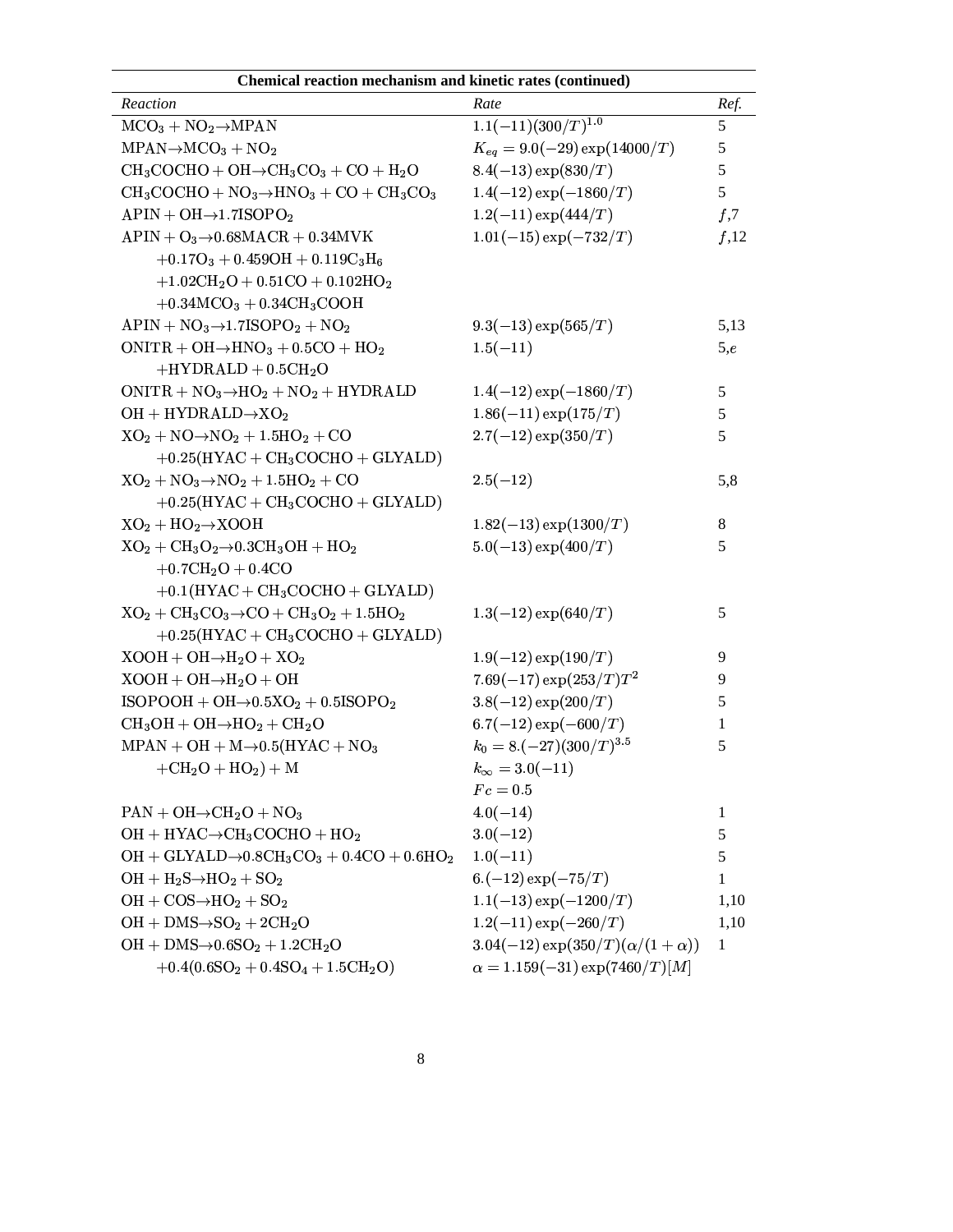| <b>Chemical reaction mechanism and kinetic rates (continued)</b> |                             |      |  |  |
|------------------------------------------------------------------|-----------------------------|------|--|--|
| Reaction                                                         | Rate                        | Ref. |  |  |
| $NO_3 + DMS \rightarrow HNO_3 + SO_2 + 2CH_2O$                   | $1.9(-13) \exp(500/T)$      | 1,10 |  |  |
| $OH + CS_2 \rightarrow COS + SO_2 + HO_2$                        | $8.8(-16) \exp(2300/T)$     | 10   |  |  |
| $OH + SO_2 + M \rightarrow SO_4 + HO_2 + M$                      | $k_0 = 3(-31)(300/T)^{3.3}$ |      |  |  |
|                                                                  | $k_{\infty} = 1.5(-12)$     |      |  |  |
|                                                                  | $Fc=0.6$                    |      |  |  |
| $SO_2 \rightarrow SO_4$                                          | in-cloud $SO2$              | 10   |  |  |
| $N_2O_5 + SO_4^{2-} \rightarrow 2HNO_3 + SO_4^{2-}$              | $\gamma=0.1$                | 14.h |  |  |
| $NO_3 + SO_4^{2-} \rightarrow HNO_3 + SO_4^{2-}$                 | $\gamma=0.001$              | 14.h |  |  |
| $HO_2 + SO_4^{2-} \rightarrow 0.5H_2O_2 + SO_4^{2-}$             | $\gamma=0.2$                | 14.h |  |  |

Read 2.14(-11) as 2.14 $\cdot$ 10<sup>-11</sup>; T=temperature (K); [M] is the air density (molecule cm<sup>-3</sup>);  $P_{atm}$ is the atmospheric pressure  $(atm)$ ;  $\gamma$  is the reaction probability on aerosols. Units for first-, second-, and third-order reactions are sec<sup>-1</sup>, cm<sup>3</sup>molecule<sup>-1</sup>sec<sup>-1</sup> and cm<sup>6</sup>molecule<sup>-2</sup>sec<sup>-1</sup> respectively. Three-body reaction rates are calculated with  $k = \frac{k_0[M]}{1 + k_0[M]/k} F_c^{\{1 + [\log_{10}(k_0[M]/k_\infty)]^2\}^{-1}}$ . Rates  $\int_{c}^{1+[\log_{10}(\kappa_0|M]/\kappa_{\infty})]f}$ . Rates for equilibrium reactions calculated as  $k = k_f/K_{eq}$ , where  $k_f$  is the rate of the formation reaction and  $K_{eq}$  is the equilibrium constant.

**References:** 1, DeMore et al. (1997); 2, Sander et al. (2000); 3, Tyndall et al. (2001); 4, Atkinson et al. (1999); 5, Horowitz et al. (2003); 6, Müller and Brasseur (1995); 7, Brasseur et al. (1998); 8, Saunders et al. (2003); 9, Brocheton (1999); 10, Pham et al. (1995); 11, Ravishankara et al. (2002); 12, Atkinson (1994); 13, Martinez et al. (1999); 14, Jacob (2000).

**Notes.**

a. Rate assumed equal to the rate of the corresponding reaction of  $\rm{C_2H_5O_2}$ .

b. Rate assumed equal to the rate of the corresponding reaction of  $\text{CH}_3\text{OOH}$ .

<sup>3</sup> . Based on Horowitz et al. (2003) assuming that the peroxy radical produced in this reaction reacts with NO. The conversion of NO to  $NO<sub>2</sub>$  is neglected.

d. Rate assumed equal to the rate of the corresponding reaction of  $\text{CH}_3\text{CO}_3$ .

e. Products as in Horowitz et al. (2003), except that  $NO_2$  is replaced by  $HNO_3$ , a more likely product in the OH-addition pathway of alkyl nitrates (Atkinson, 1994).

. Adapted from Brasseur et al. (1998).

 . OTHC represents all non-methane VOCs (NMVOCs) non explicitly included in the mechanism. See article for details.

. The heterogenous reaction of a gas on sulphate aerosols is represented as a pseudosecond-order reaction between the gas and particulate sulphate.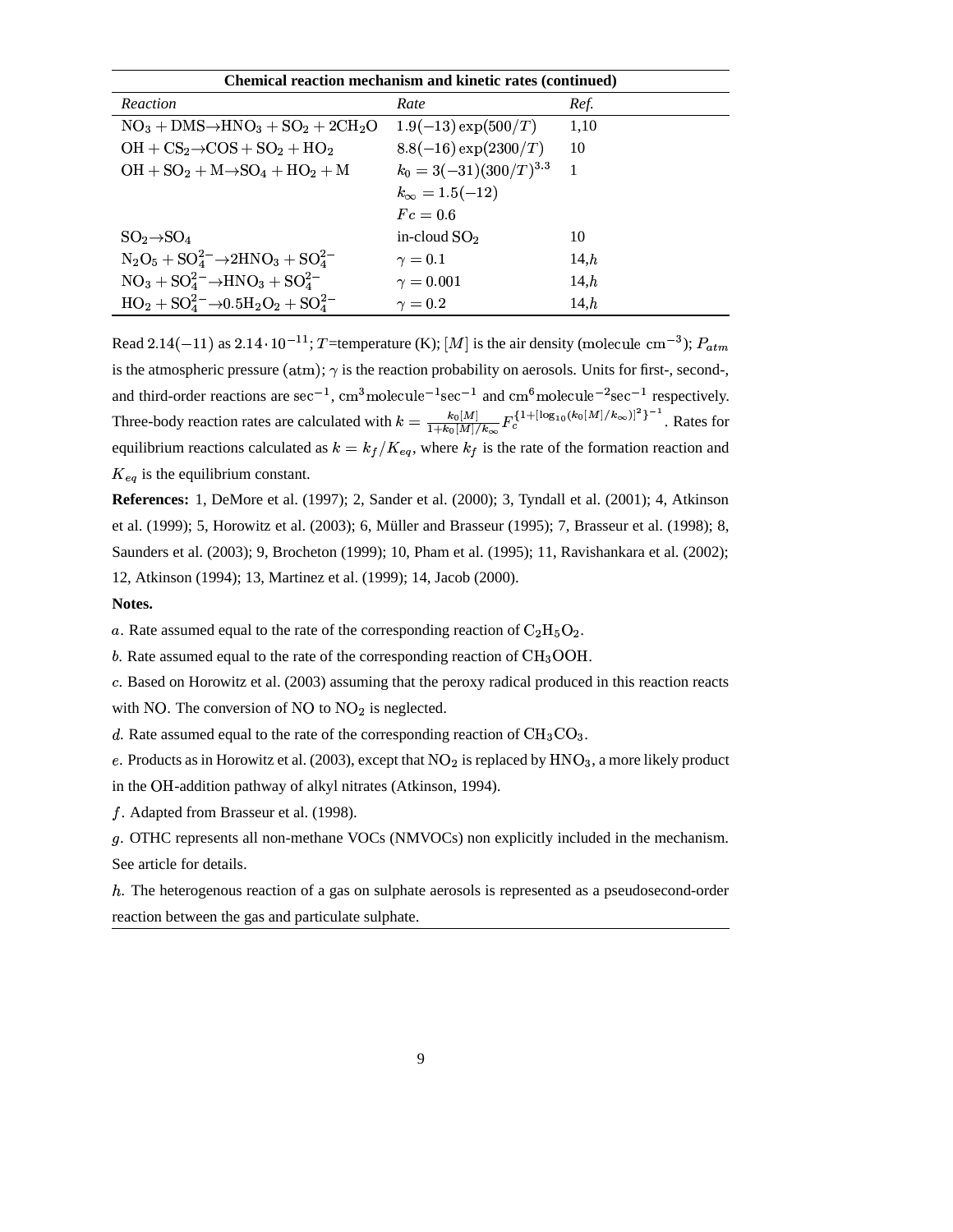|  | <b>Table 3.</b> Photodissocations included in the model. |  |  |  |  |
|--|----------------------------------------------------------|--|--|--|--|
|--|----------------------------------------------------------|--|--|--|--|

| Photodissociations                                                                   |                  |                  |                |  |
|--------------------------------------------------------------------------------------|------------------|------------------|----------------|--|
| Reaction                                                                             | Cross section    | Quantum yield    | Products       |  |
| $O_2 + h\nu \rightarrow O_3 + O_3$                                                   | $1^a, 14^b$      | $2^c$            | 1 <sup>d</sup> |  |
| $NO2 + h\nu \rightarrow NO + O3$                                                     | $\overline{2}$   | $\overline{c}$   | 1 <sup>d</sup> |  |
| $O_3 + h\nu \rightarrow O(^1D) + O_2$                                                | 3                | $\overline{4}$   | $1^d$          |  |
| $NO_3 + h\nu \rightarrow NO + O_2$                                                   | $\overline{2}$   | 5                | $\mathbf{1}$   |  |
| $NO_3 + h\nu \rightarrow NO_2 + O_3$                                                 | $\overline{2}$   | 5                | 1 <sup>d</sup> |  |
| $N_2O_5 + h\nu \rightarrow NO_2 + NO_3$                                              | $\overline{2}$   | 2                | 1              |  |
| $HNO3 + h\nu \rightarrow OH + NO2$                                                   | 1                | $2^c$            | $\mathbf{1}$   |  |
| $HNO4 + h\nu \rightarrow HO2 + NO2$                                                  | $2^e, 6^f, 7^g$  | $\boldsymbol{c}$ | 16             |  |
| $H_2O_2 + h\nu \rightarrow OH + OH$                                                  | 4                | $2^c$            | $\mathbf{1}$   |  |
| $CH_2O + h\nu \rightarrow CO + 2HO_2$                                                | 8                | $\overline{c}$   | 1 <sup>d</sup> |  |
| $CH_2O + h\nu \rightarrow H_2 + CO$                                                  | 8                | 2                | 1              |  |
| $CH_3CHO + h\nu \rightarrow CH_3O_2 + CO + HO_2$                                     | 11               | 2                | 16             |  |
| $GLYALD + h\nu \rightarrow CH_2O + CO + 2HO_2$                                       | 13               | $13^h$           | 16             |  |
| $CH_3COCH_3 + h\nu \rightarrow CH_3CO_3 + CH_3O_2$                                   | 12               | 15               | 16             |  |
| $CH_3COCHO + h\nu \rightarrow CH_3CO_3 + CO + HO_2$                                  | 2                | 2                | 16             |  |
| $CH_3OOH + h\nu \rightarrow CH_2O + HO_2 + OH$                                       | 4                | $2^c$            | 1 <sup>d</sup> |  |
| $MACR + h\nu \rightarrow 0.33(MCO3 + OH)$                                            | 9                | 9 <sup>j</sup>   | 16             |  |
| $+0.67$ (CH <sub>3</sub> CO <sub>3</sub> + CO + HO <sub>2</sub> + CH <sub>2</sub> O) |                  |                  |                |  |
| $MVK + h\nu \rightarrow 0.7C_3H_6 + 0.7CO$                                           | 9                | $\overline{c}$   | 16             |  |
| $+0.3CH3O2 + 0.3CH3CO3$                                                              |                  |                  |                |  |
| $PAN + h\nu \rightarrow 0.6$ (CH <sub>3</sub> CO <sub>3</sub> + NO <sub>2</sub> )    | 4                | $2^c$            | 16             |  |
| $+0.4$ (CH <sub>3</sub> O <sub>2</sub> + NO <sub>3</sub> + CO <sub>2</sub> )         |                  |                  |                |  |
| $ONITR + h\nu \rightarrow HO_2 + CO + NO_2 + CH_2O$                                  | $10^i$           | $2^c$            | 16             |  |
| $POOH + h\nu \rightarrow CH_3CHO + CH_2O$                                            | $\boldsymbol{k}$ | $\boldsymbol{k}$ | 16             |  |
| $+HO_2+OH$                                                                           |                  |                  |                |  |
| $C_2H_5OOH + h\nu \rightarrow CH_3CHO + HO_2 + OH$                                   | $\boldsymbol{k}$ | k                | 16             |  |
| $C_3H_7OOH + h\nu \rightarrow 0.82CH_3COCH_3$                                        | $\boldsymbol{k}$ | $\boldsymbol{k}$ | 16             |  |
| $+OH + HO2$                                                                          |                  |                  |                |  |
| $ACETOOH + h\nu \rightarrow CH_2O + CH_3CO_3 + OH$                                   | $\boldsymbol{k}$ | $\boldsymbol{k}$ | 16             |  |
| $XOOH + h\nu \rightarrow OH$                                                         | $\boldsymbol{k}$ | $\boldsymbol{k}$ | 16             |  |
| $CH_3COOOH + h\nu \rightarrow CH_3O_2 + OH + CO_2$                                   | $_{m}$           | $_{m}$           | 16             |  |
| $MACROOH + h\nu \rightarrow OH + 0.84CO$                                             | $\boldsymbol{k}$ | $\boldsymbol{k}$ | 17             |  |
| $+0.16CH2O + HO2 + CH3COCHO$                                                         |                  |                  |                |  |
| $MACROOH + h\nu \rightarrow 1.16HO2 + CO$                                            | l                | l                | 17             |  |
| $+0.84OH + 0.84CH3COCHO$                                                             |                  |                  |                |  |
| $+0.16$ ACETOOH                                                                      |                  |                  |                |  |
| $MPAN + h\nu \rightarrow MCO_3 + NO_2$                                               | $\it n$          | $\it n$          | 16             |  |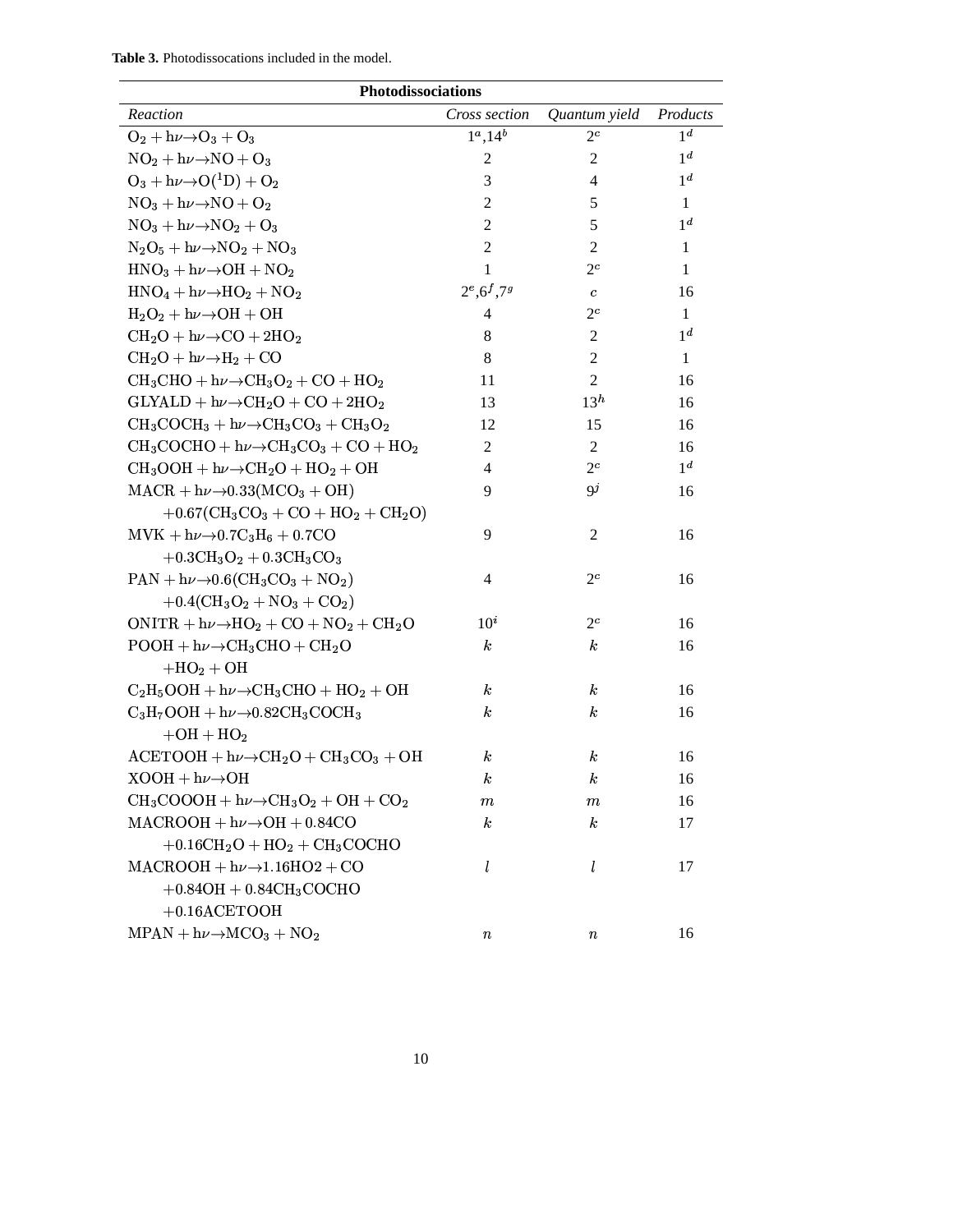| <b>Photodissociations (continued)</b> |  |                                      |          |
|---------------------------------------|--|--------------------------------------|----------|
|                                       |  | Reaction Cross section Quantum yield | Products |

**References:** 1, DeMore et al. (1997); 2, Atkinson et al. (2002); 3, Molina and Molina (1986); 4, Sander et al. (2000); 5, Johnston et al. (1996); 6, Knight et al. (2002); 7, Roehl et al. (2002); 8, Meller et al. (2000); 9, Raber and Moortgat (1996); 10, Atkinson et al. (1999); 11, Martinez et al. (1992); 12, Gierczak et al. (1998); 13, Bacher et al. (2001); 14, Kockarts (1994); 15, Warneck (2001); 16, Horowitz et al. (2003); 17, Brocheton (1999).

**Notes:** a) Hertzberg continuum (205-240 nm) b) Schumann-Runge bands (175-205 nm) c) Quantum yield is taken equal to 1. d) Oxygen and hydrogen atoms as well as  $HCO$  and  $CH<sub>3</sub>O$  radicals produced in the mechanism are assumed to react instantly with  $O_2$ , an excellent approximation in the troposphere.  $e$ ) 190-280 nm temperature-independent cross sections  $f$ ) 280-350 nm temperaturedependent cross sections g) The contribution of near-IR radiation to the photolysis of  $HNO<sub>4</sub>$  is about  $10^{-5}$  s<sup>-1</sup> during daytime throughout the atmosphere (Roehl et al., 2002; Salawitch et al., 2002). *h*) Use the corresponding  $CH_3CHO$  photolysis quantum yield increased by a factor of 1.6 (Bacher et al., 2001). *i*) ONITR is assumed to photolyse as  $n - C_4H_9ONO_2$ . *j*) Constant value of 0.05 (upper limit) k)  $J=J(CH_3OOH) l$ )  $J=J(CH_3CHO) m$ )  $J=0.28 * J(H_2O_2) n$ )  $J=J(PAN)$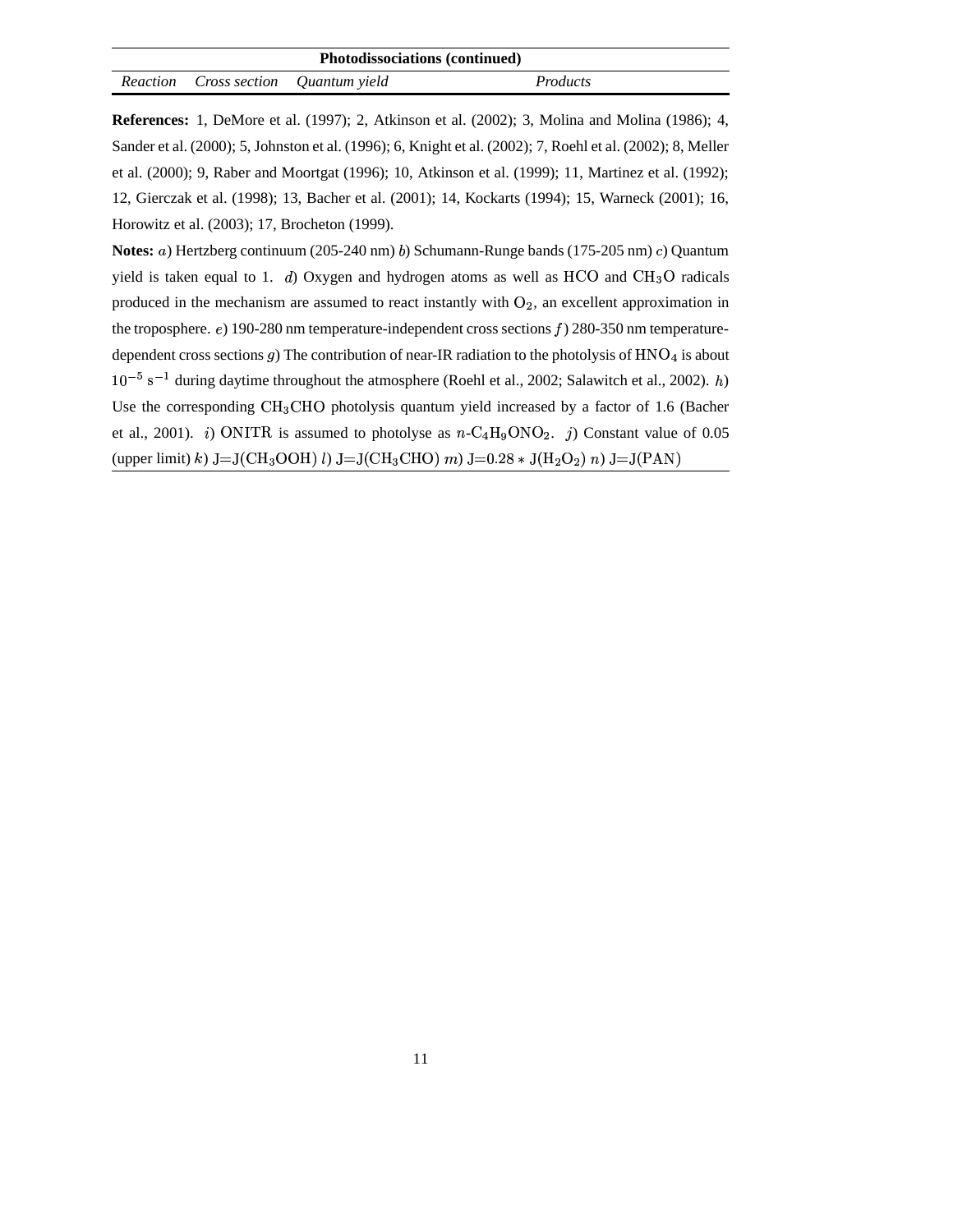## **References**

- Atkinson, R.: Gas-Phase tropospheric chemistry of organic compounds, J. Phys. Chem. Ref. Data, Monograph No. 2, 1994.
- Atkinson, R., Baulch, D. L., Cox, R. A., Hampson, R. F., Kerr, Jr., J. A., Rossi, M. J., and Troe, J.: Evaluated Kinetic and Photochemical Data for Atmospheric Chemistry, IUPAC Subcommittee on gas kinetic data evaluation for atmospheric chemistry, J. Phys. Chem. Ref. Data, 28, 191–393, 1999.
- Atkinson, R., Baulch, D. L., Cox, R. A., Crowley, J. N., Hampson, R. F.(Jr), Kerr, J. A., Rossi, M. J., and Troe, J.: Summary of Evaluated Kinetic and Photochemical Data for Atmospheric Chemistry, IUPAC Subcommittee on gas kinetic data evaluation for atmospheric chemistry, www.iupac-kinetic.ch.cam.ac.uk, 2002.
- Bacher, C., Tyndall, G. S. and Orlando, J. J.: The atmospheric chemistry of glycolaldehyde, J. Atmos. Chem., 39, 171–189, 2001.
- Brasseur, G. P., Hauglustaine, D. A., Walters, S., Rasch, P. J., Müller, J.-F., Granier, C. and Tie X.: MOZART, a global chemical transport model for ozone and related tracers, 1. Model Description, J. Geophys. Res., 103, 28265–28289, 1998.
- Brocheton, F.: "Représentation des émissions anthropiques dans les modèles de chimie-transport: Sensibilité à la représentation spatiale des émissions et au degré de raffinement du schéma chimique", Ph.D., Université Paris 12 - Val de Marne, 1999.
- DeMore, W. B., Sander, S. P., Golden, D. M., Hampson, R. F., Kurylo, M. J., Howard, C. J., Ravishankara, A. R., Kolb, C. E. and Molina, M. J.: Chemical Kinetics and Photochemical Data for Use in Stratospheric Modeling, Evaluation number 12, NASA panel for data evaluation, JPL Publication 97-4, Jet Propulsion Laboratory, Pasadena, 1997.
- Dentener, F. J. and Crutzen, P. J.: Reaction of  $N_2O_5$  on tropospheric aerosols: impact on the global distributions of  $NO_x$ ,  $O_3$ , and OH, J. Geophys. Res., 98, 7149–7163, 1993.
- Gierczak, T., Burkholder, J. B., Bauerle, S. and Ravishankara, A. R., Photochemistry of acetone under tropospheric conditions, Chem. Phys., 231, 229–244, 1998.
- Jacob, D. J.: Heterogeneous Chemistry and Tropospheric Ozone, Atmos. Environ., 34, 2131–2159, 2000.
- Johnston, H. S. Davis and Lee, Y. T.: NO<sub>3</sub> photolysis product channels: quantum yields from observed energy thresholds, J. Phys. Chem., 100, 4713–4723, 1996.
- Horowitz, L. W., Walters, S., Mauzerall, D. L., Emmons, L. K., Rasch, P. J., Granier, C., Tie X., Lamarque, J.-F., Schultz, M. G., Tyndall, G. S., Orlando, J. J. and Brasseur, G. P.: A global simulation of tropospheric ozone and related tracers: description and evaluation of Mozart, version 2, 108, No. D24, 4784, doi:10.1029/2002JD002853, 2003.
- Kockarts, G.: The penetration of solar radiation in the Schumann-Runge bands of molecular oxygen: a robust approximation, Ann. Geophysicae, 12, 1207–1217, 1994.
- Knight, G., Ravishankara, A. R. and Burkholder, J.: UV absorption cross section of  $HO_2NO_2$  between 343 and 273 K, Phys. Chem. Chem. Phys., 4, 1432–1437, 2002.
- Martinez, E., Cabanas, B., Aranda, A., Martin, P. and Salgado, S.: Absolute rate coefficients for the gas-phase reactions of NO<sub>3</sub> radical with a series of monoterpenes at T=298 to 433 K, J. Atmos. Chem., 33, 265–282, 1999.
- Martinez, R. D., Buitrago, A. A., Howell, N. W., Hearn, C. H. and Joens J. A.: The near U.V. absorption spectra